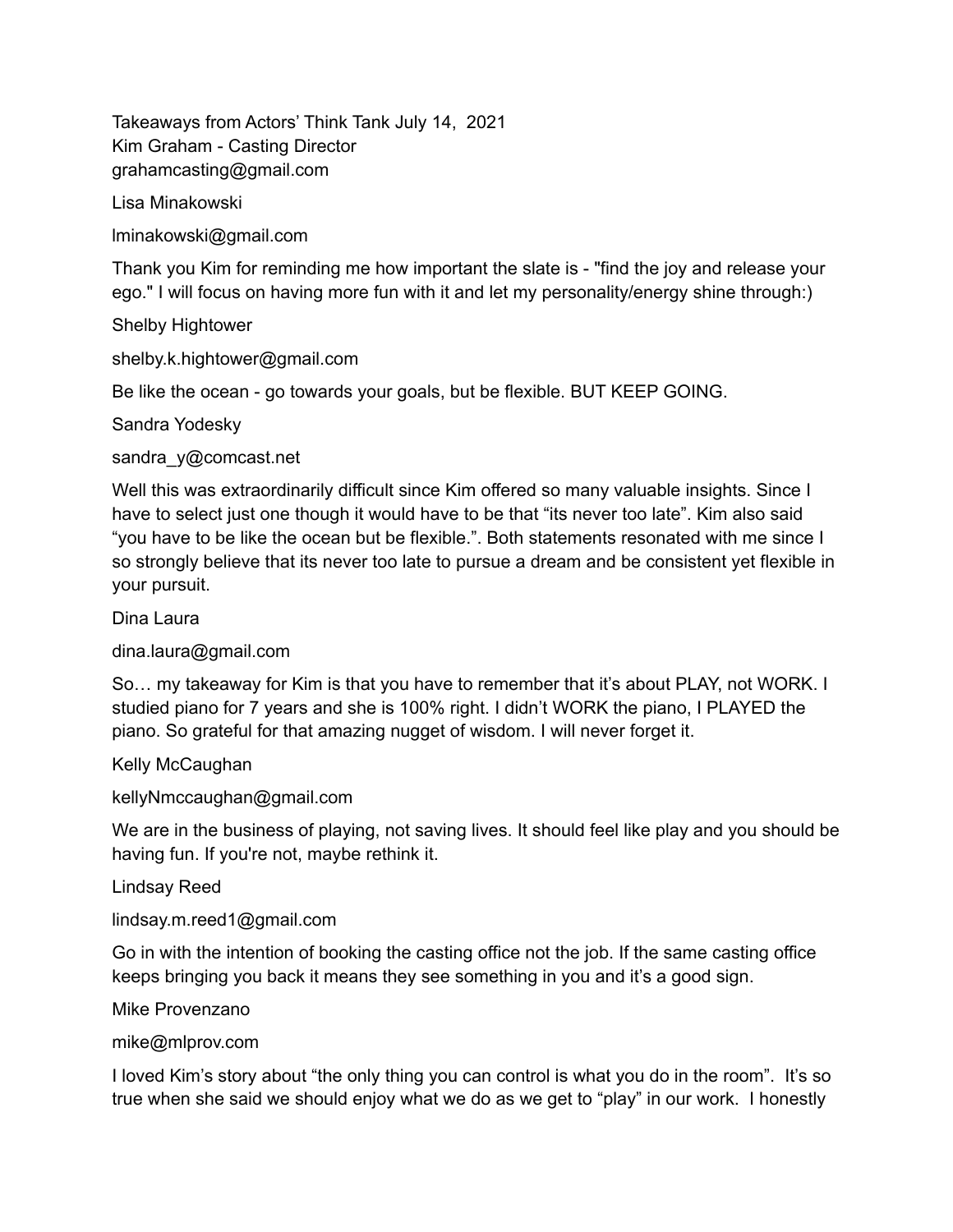love what I do and have fun every day that I get to do this. Thanks for reminding all of us to find the joy in what we do. I also have to comment about "booking the office" as they are the ones that will bring you back in the future if they saw something in you. Love this great advice!!

Rich Henkels

rkhenkels@gmail.com

When it comes to career choices, sometimes, you have to go with your gut and figure it out along the way. There is a reason things fall the way they do, you meet the people you meet and you get the suggestions you get from people you like, trust and learn from. "There's a reason this is happening. Do it!"

Shelley Brietling

sbrietling@gmail.com

The word for today is…"Play"

That is what we do and how fortunate we are to be able to do this!

We need to find the joy in what we do and then go have fun with it.

When thinking about attending a Casting workshop, target the casting directors who cast shows that you see yourself performing in. These are great for working your acting muscles.

I've heard this in other ways but still so important to remember:

When auditioning, do your work, trust your work, listen and respond. The only control you have in an audition is what you bring to it.

Then after you're done…let it go.

Paul Blumenthal

pblumenthal@comcast.net

Since the slate may be the only time casting may ever get to know you you should be warm and friendly to infuse your personality with them so they can know how they feel about you.

Luca Cundo

11luca28@gmail.com

It was reassuring to hear from Kim about doing things for the love of it and not the money and the fame. I've been rolling like that through my whole life. It was reassuring especially recently seeing people at different levels than myself. Live life with passion and nothing else matters.

Lydia Gilbert

lydia.gilbert27@gmail.com